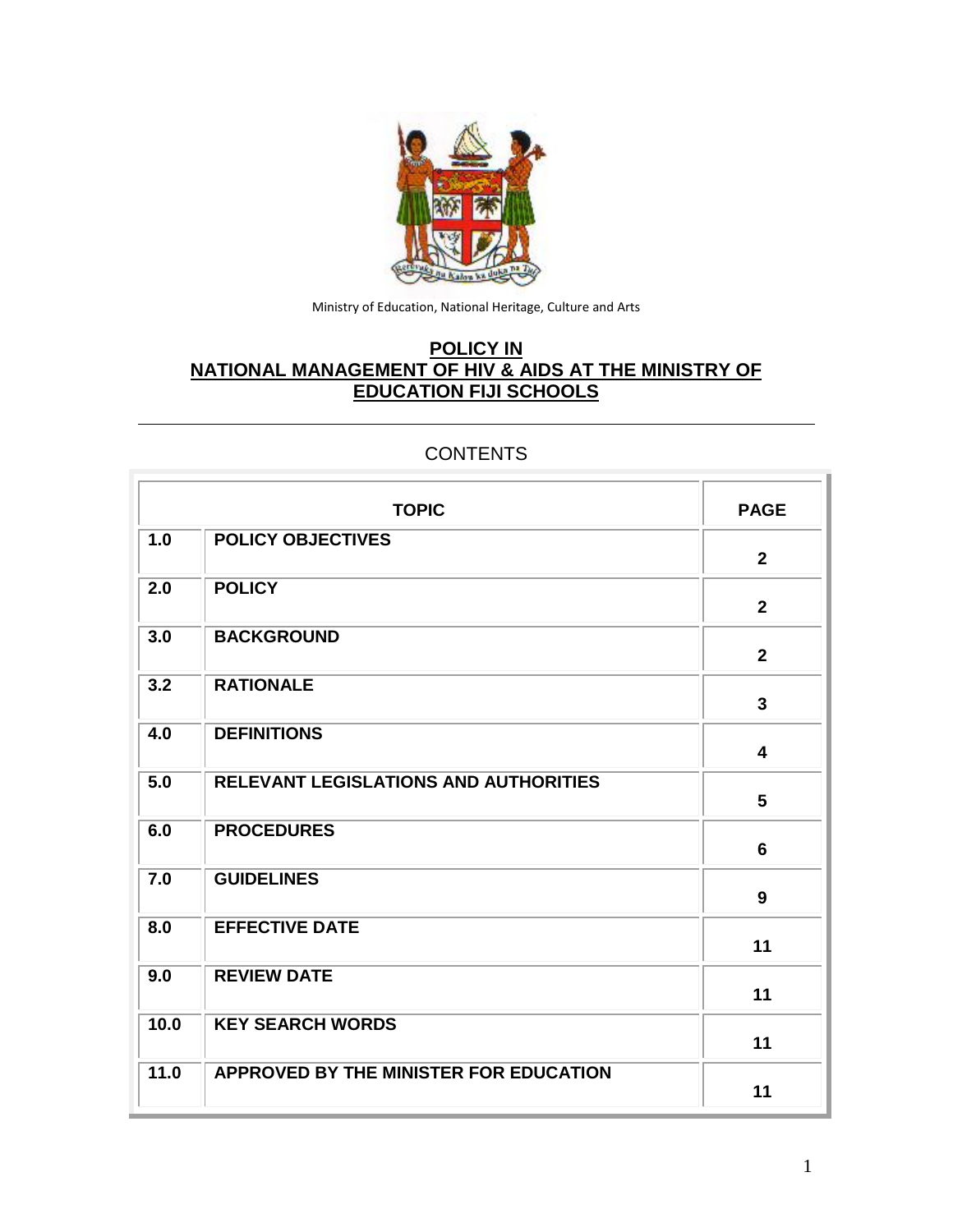## **1.0 POLICY OBJECTIVES**

The purpose of this policy is to provide a framework to guide the Ministry of Education, National Heritage, Culture & Arts (herein after abbreviated as MoE), Fiji schools to ensure the effective prevention of HIV & AIDS and the appropriate care, treatment of students and school personnel living with HIV & AIDS. It is to also ensure the provision of a systematic and consistent information and educational material on HIV & AIDS throughout the educational system.

# **2.0 POLICY**

With this policy MoE, Fiji schools shall;

- 2.1 ensure that students and school personnel living with HIV & AIDS are treated in a just, humane and life affirming way.
- 2.2 ensure the prohibition of the testing of any individual (Student/School personnel) as a prerequisite for admission to, or to continue attendance or for appointment to a post or continuation of service.
- 2.3 ensure that students living with HIV & AIDS have the right as any other to attend schools.
- 2.4 ensure that school personnel living with HIV & AIDS have the right to continuation of service
- 2.5 promote respect and understanding on the disclosure of confidential information on students and school personnel living with HIV & AIDS
- 2.6 support the teaching of HIV & AIDS through the relevant subjects in the curriculum and other educational programmes at all schools for all students and school personnel
- 2.7 ensure that provisions are in place for all schools to implement universal precautions to eliminate the risk of transmission of all blood borne pathogens, including HIV
- **2.8** develop and promote prevention measures on the spread of HIV during sports and other school activities

# **3.0 BACKGROUND**

**3.1** This policy was first formulated as part of the position description of the Acting Education Officer HIV & AIDS and the agreement made between the Ministry of Education with FESP AUS Aid who had initially funded the HIV Education Program in 2007. However, the policy was not finalized because the HIV Decree was only promulgated in 2011.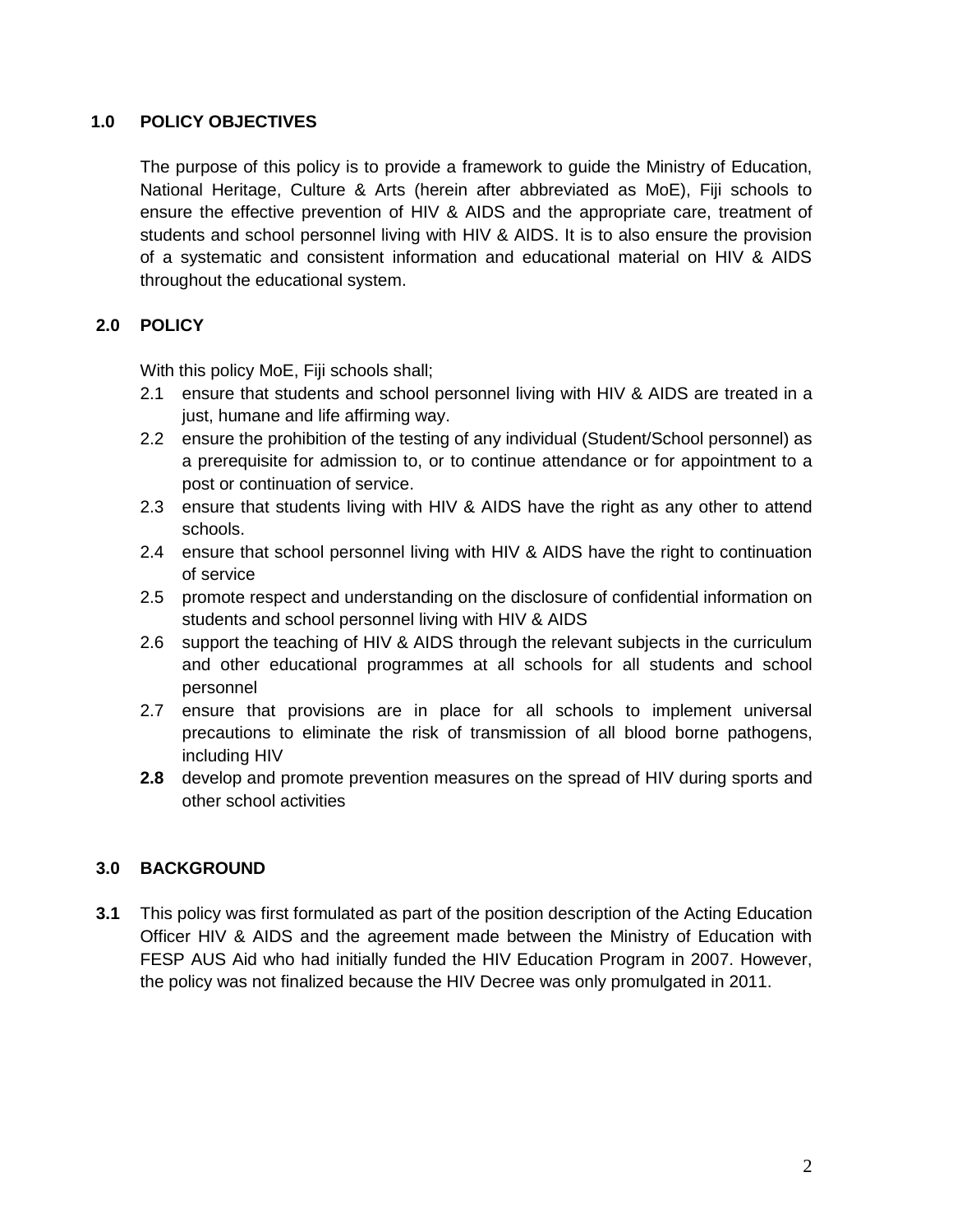# **3.2 RATIONALE**

- 3.2.1 This policy was formulated due to the increasing HIV & AIDS cases in the nation from 1989 to date and the high prevalence of sexual transmitted infections among young people in recent years.
- 3.2.2 Fiji has a cumulative figure of 420 HIV Positive Cases (from the year 1989- 31 $^{\rm st}$ December 2011). 94.52% are in the age group of 0-49 and these are normally the age group of students and school personnel. 49% are young people who are in the age group of 10-29 years and out of the 38 new cases in 2011, 60.5% are also from this age group. This age group covers young people who are attending schools both secondary and tertiary schools. From 1989 in the past decade or so, Fiji has passed the slow burning stage of the disease. The trend now is that in the past 4-5 years, Fiji is in the proliferative and escalating phase of the disease.
- 3.2.3 Also according to the Ministry of Health, Fiji has one of the highest Chlamydia (STIs) cases in the Pacific. There were a total of 2479 STIs reported cases in 2010 and in 2011, a total of 2136 cases were also being reported.
- 3.2.4 Students and school personnel are at risk and we can no longer deny that they are indulging themselves in unprotected sex, which is becoming a problem amongst young people and the risk of getting STI and teenage pregnancy is very high through which they become more vulnerable to HIV and AIDS.
- 3.2.5 Within the context of early sexual activities, the risk of young students contracting the virus is increasing. Similarly, the increased sexual activities among older students and the evidence of unprotected sexual relations expose older students and members of the Schools community to the risk of infection through sexual transmission.
- 3.2.6 The issues of HIV and AIDS are a national concern due to the social, health and economic costs. Although there are no known cases of the transmission of HIV in schools, there are students and school personnel living with HIV in schools and in the absence of any policy can pose a threat to the school population.
- 3.2.7 The rights of students and school personnel living with HIV within schools must also be protected. Such protection can be best assured with the enactment of appropriate policy measures. A policy to guide the management of HIV & AIDS in schools is therefore, necessary and timely.
- 3.2.8 Because MoE acknowledges the seriousness of the HIV & AIDS epidemic, and international and local evidence suggests that there is a great deal that can be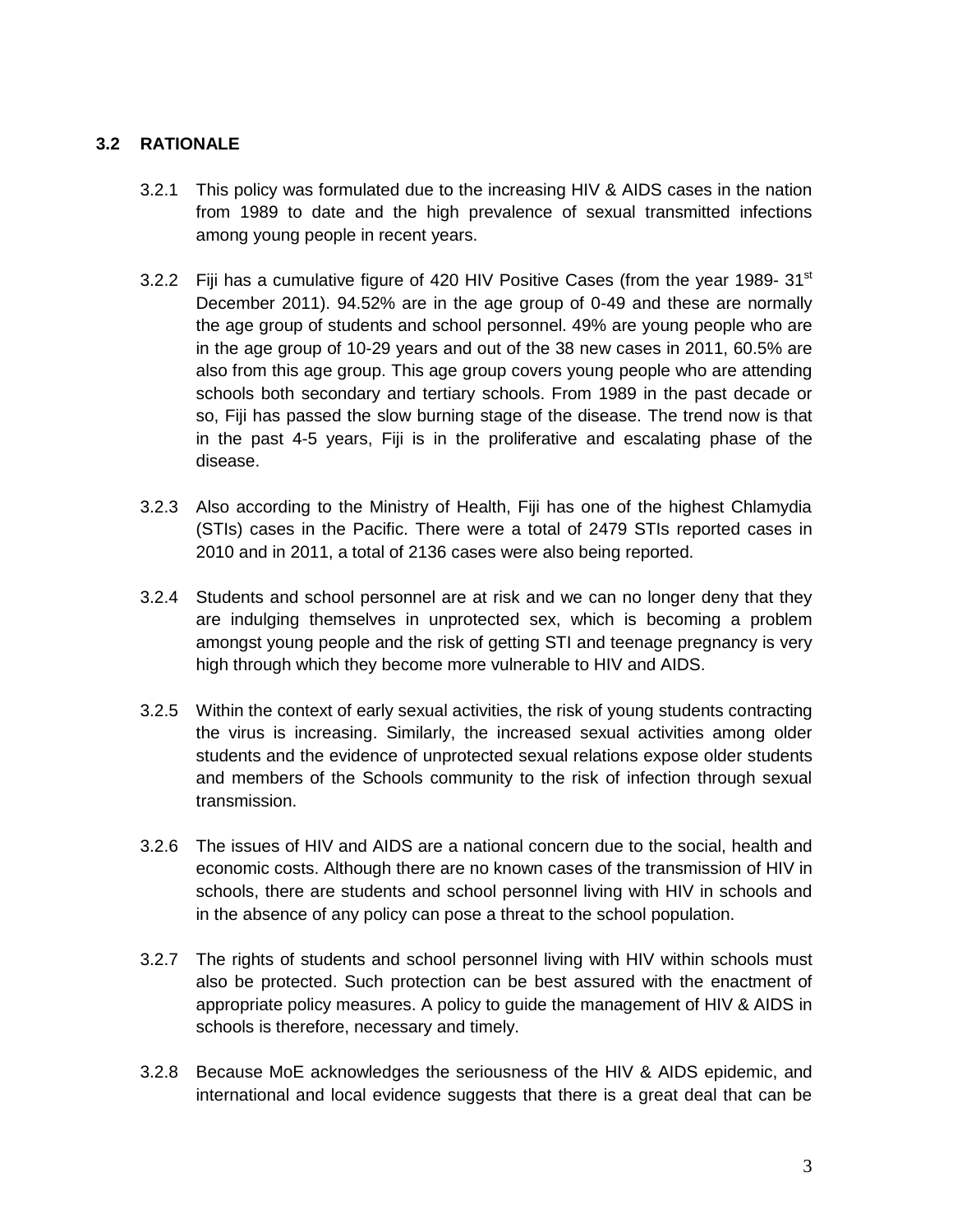

done to influence the course of the epidemic. MoE is committed to minimise the social, economic and developmental consequences of HIV & AIDS in the schools education system. This policy seeks to contribute towards promoting effective prevention and appropriate care within the context of the public education system.

3.2.9 In keeping with international standards (such as the Public Health Act and Convention of the Rights of the Child) and in accordance with the Education Act and the constitutional guarantees, the following shall constitute national policy; the right to basic education, the right not to be unfairly discriminated against, the right to life and bodily integrity, the right to privacy, the right to freedom of access to information, the right to freedom of conscience, religion, thought, belief and opinion, the right to freedom of association, the right to a safe environment, and in the best interests of the child.

# **4.0 DEFINITIONS**

- 4.1 **"AIDS"** means the acquired immune deficiency syndrome, that is the final phase of HIV infection;
- 4.2 **"Blood borne pathogens"** are infectious microorganisms present in blood that can cause disease in humans.
- 4.3 **"Care"** means to be concerned or look after
- 4.4 **"Counselling"** means the explanatory advisory and guidance given by a person authorized in writing by the Permanent Secretary for Health to conduct the process pursuant to directives issued by the Permanent Secretary with the advise of the board
- 4.5 **"Discrimination"** refers to any form of arbitrary distinction, exclusion, or restriction affecting a person, usually but not only by virtue of an inherent personal characteristic or perceived belonging to a particular group—in the case of AIDS, a person's confirmed or suspected HIV-positive status—irrespective of whether or not there is any justification for these measures. The term 'stigmatization and discrimination' has been accepted in everyday speech and writing and may be treated as plural.
- 4.6 **"Enabling Environment"** refers to a setting that is non discriminatory and ensures safety and respect for confidentiality.
- 4.7 **"First Aid"** is the provision of initial care for an [illness](http://en.wikipedia.org/wiki/Illness) or [injury](http://en.wikipedia.org/wiki/Injury)
- 4.8 **"HIV"** means the Human Immunodeficiency Virus
- 4.9 **"Pathogen"** refers to any disease causing organism. .e.g, virus, bacteria, mould, fungi and etc
- 4.10 **"Person living with HIV"** means a person who has tested positive for HIV antibodies or antigen by any authority accepted for the purpose of such testing by the Ministry of Health Permanent Secretary including an authority outside Fiji.
- 4.11 **"Schools"** in this policy is referring to Pre-School, Primary, Secondary and Vocational schools
- 4.12 **"Schools Community"-** refers to members of the schools such as students, school personnel, parents, guardians, school committee and ex scholars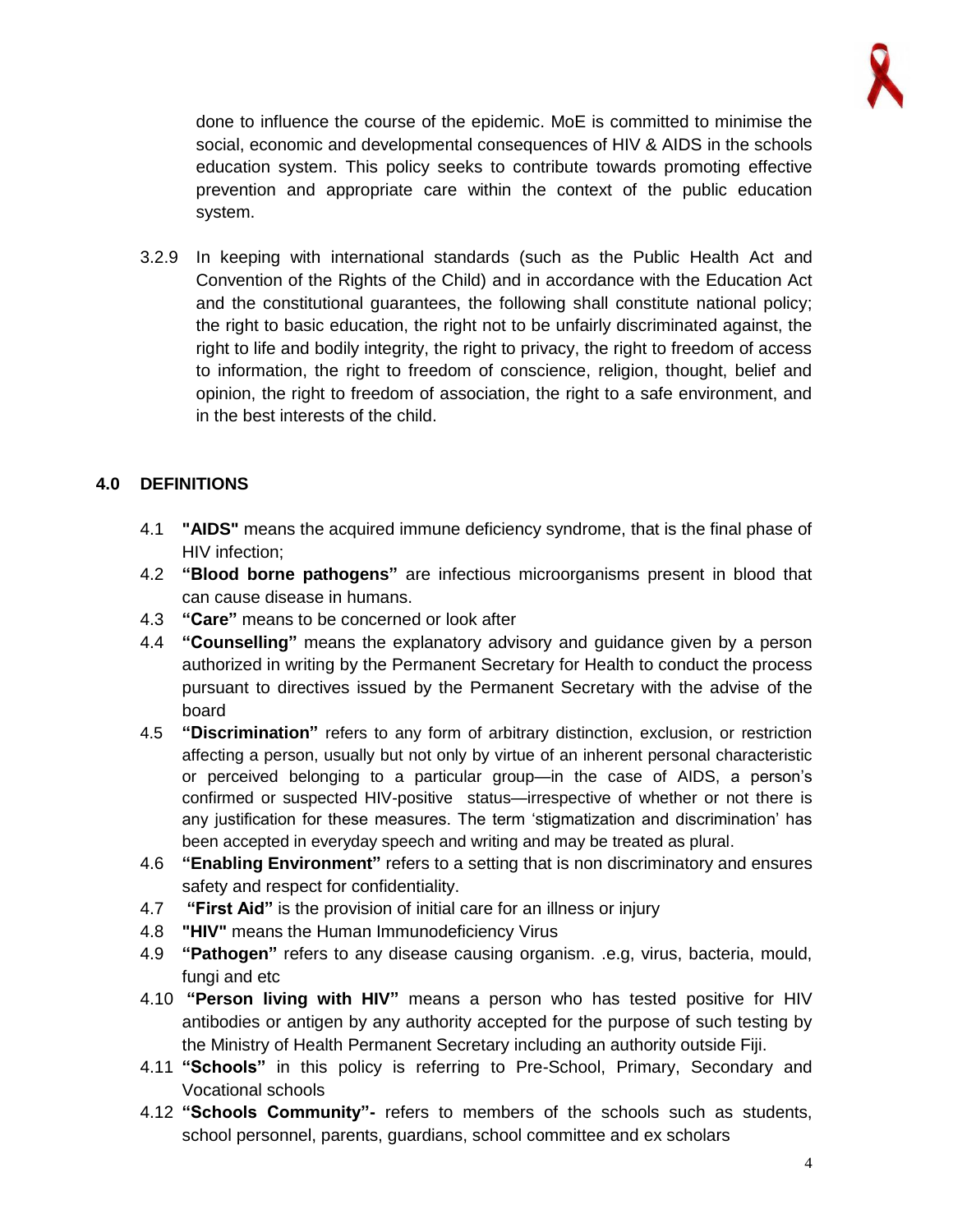

- 4.13 **School Personnel-** means any individual that provides voluntary, or part time or full time service to the school
- 4.14**"Sexual abuse"** refers to any inappropriate sexual touch, comment or gestures that may offend a person e.g. rape, showing or touching private parts, taking or showing nude pictures or inserting objects into private parts, etc. (refer to 2009 Crimes Decree 78.2 Sub-section 1)
- 4.15**"Sports Participants"** refers to any persons that participate in any sporting activity for example coach, players, referees, etc.
- 4.16 **"STI"** (acronym; sexual transmitted infection) refers to an infection that is transferred from one person to another during sexual intercourse. Some examples of STIs are Gonorrhoea, Syphilis, Chlamydia, etc.
- 4.17 **Support Services-** refers to any services related directly or indirectly to reproductive health care and the prevention and treatment of sexually transmitted infections
- 4.18 **"Standard Precautions"** Universally used infection control practices in health care settings to minimize the risk of exposure to pathogens, E.g. the use of gloves, barrier clothing, masks, and goggles (when anticipating splatter) to prevent exposure tissue, blood, and body fluids
- 4.19 **Stigma** is derived from the Greek meaning a mark or a stain. Stigma can be described as a dynamic process of devaluation that significantly discredits an individual in the eyes of others. Within particular cultures or settings, certain attributes are seized upon and defined by others as discreditable or unworthy. When stigma is acted upon, the result is discrimination that may take the form of actions or omissions.
- 4.20 **"Treatment"** means (i) the manner in which a person(s) behaves towards or deals with another person(s) or something, (ii) refers to any medical care given to a patient for an illness or injury
- 4.21 **"Testing"** refers to HIV testing to determine the presence of HIV or HIV antibodies
- 4.22 **"VCCT"** abbreviation for Voluntary Counselling and Confidentiality Testing. Refers to the testing of a person for HIV in an environment that adhere and implement **c**onfidentiality, informed **c**onsent, and **c**ounselling.
- 4.23 "**Unfair discrimination"** refers to direct or indirect biased treatment against a person(s) on one or more grounds in violation of the conditions stipulated under the HIV/AIDS Decree 2011
- 4.24 **"Window period"** refers to the time frame between the first infection with HIV and in which the HIV antibodies are undetectable by HIV testing

# **5.0 RELEVANT LEGISLATIONS AND AUTHORITIES**

- 5.1 Convention of the Rights of the Child 1990 Article 2 (CRC)
- 5.2 Crimes Decree 2009 Part 12 and Part 15
- 5.3 Education Act 1978
- 5.4 Fiji National HIV & AIDS Strategic Plan 2007- 2011
- 5.5 Health and Safety at Work Act (HSWA) 1996
- 5.6 HIV & AIDS Decree 2011 (No. 5 of 2011)
- 5.7 International Public Health Act 1977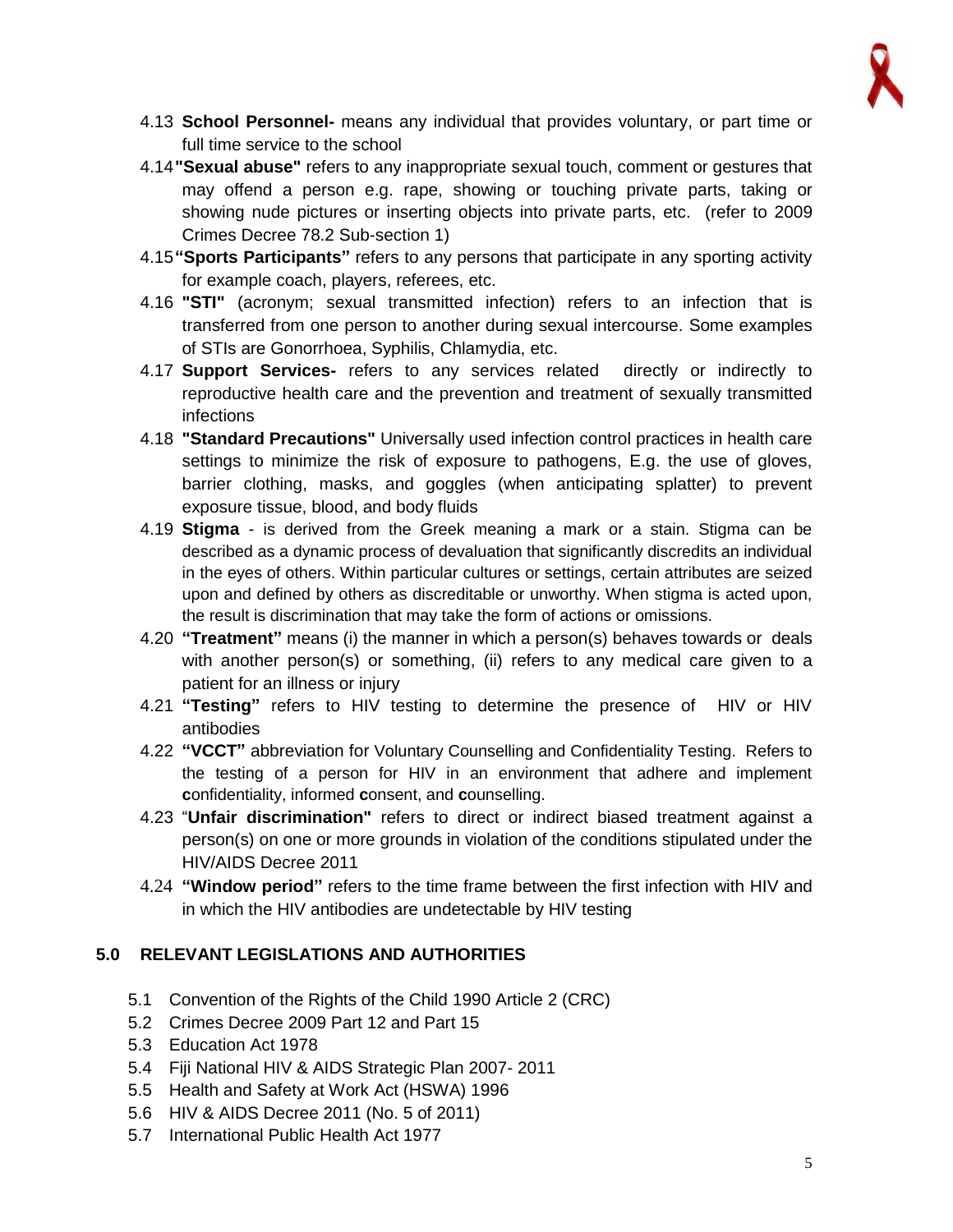- 5.8 Ministry of Health Child Welfare Decree 2010 Number 44
- 5.9 Child Welfare Decree 2010
- 5.10 Ministry of Education Policy In Occupational Health & Safety in Schools
- 5.11 Policy in Behaviour Management in Schools 2010
- 5.12 Policy In Child Protection of the Ministry of Education and Fiji Schools 2010
- 5.13 UNAIDS Terminology Guideline, 2011

#### **6.0 PROCEDURES**

.

#### **6.1 Non-discrimination and equality**

- 6.1.1 All students and school personnel living with or are affected by HIV/AIDS should be treated equally and not discriminated or stigmatized against indirectly or directly.
- 6.1.2 Any special measure in respect of a student, or school personnel living with or are affected by HIV/AIDS shall be fair and justifiable in light of medical facts, established legal procedures and principles, ethical guidelines, the best interest of persons with HIV/AIDS, schools conditions, and the best interest of other students and school personnel.

#### **6.2. HIV & AIDS testing, admission and appointment**

- 6.2.1 A student shall not be denied admission and access to any school and its facilities on account of his or her HIV/AIDS status or perceived HIV/AIDS status
- 6.2.2 Any school personnel shall not be denied the right to be appointed in a post, or to be promoted on account of his or her HIV/AIDS status or perceived HIV/AIDS status.
- 6.2.3 A person(s) HIV/AIDS status or perceived HIV/AIDS status shall not be grounds for dismissal nor for refusal of renewal of his/her employment contract.
- 6.2.4 HIV testing as a requirement for admission and attendance or appointment and/or continuity of services or promotion in school is prohibited
- 6.2.5 School Administrators shall ensure that students, parents/guardians and school personnel are informed of HIV & AIDS, as well as the content of the Policy in National Management of HIV & AIDS at the Ministry of Education Fiji Schools

#### **6.3. Attendance at school by students living with or affected by HIV & AIDS**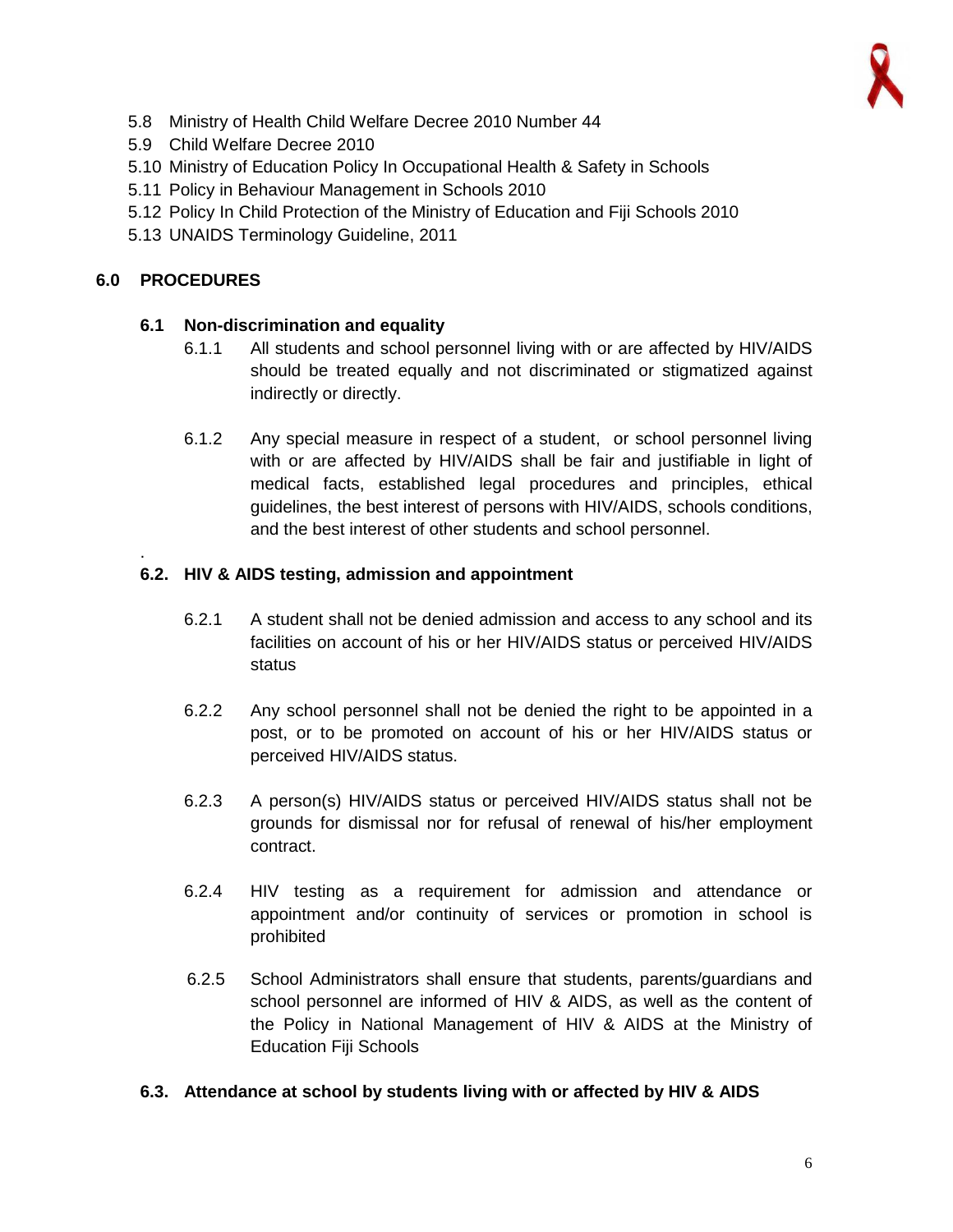

6.3.1 A student living with or affected by HIV has the right to basic education and may attend any school of choice

#### **6.4. Disclosure and confidentiality**

- 6.4.1 A student, school personnel or any other person, shall not be compelled to disclose one's HIV/AIDS status to the school or employer.
- 6.4.2 Voluntary disclosure of a student's or school personnel's HIV status to the appropriate authority shall be encouraged in an enabling environment, and confidentiality of such information is ensured.
- 6.4.3 Upon consensus with the parents/guardians/appropriate authority and in the best interest of a student or school personnel living with HIV/AIDS may voluntarily disclose his/her status to a member of the staff directly involved with the care of the aforementioned in an enabling environment
- 6.4.4 Unauthorized disclosure of information about a student or school personnel living with or affected by HIV/AIDS is illegal.
- 6.4.5 If and when at any special circumstance a student and school personnel living with HIV/AIDS may present a potential risk, then the parents/guardian and teacher or others should confer with the Permanent Secretary of Education to obtain permission to seek medical opinion to assess whether the aforementioned conduct or condition poses a medically recognized significant health risk to others.
- 6.4.6 If a medical doctor advises that a student or school personnel living with HIV/AIDS does pose a significant health risk to others, the Permanent Secretary of Education and the head of the school (Principal/head teacher) shall be informed and be expected to take the necessary steps to ensure the health and safety of other students and school personnel

# **6.5. Education on HIV & AIDS**

- 6.5.1 A holistic and age appropriate and child friendly Family Life and HIV & AIDS education programme shall be encouraged at all schools. This shall include the the following:
	- 6.5.1.1 Providing accurate and adequate information and relevant skills for the prevention of HIV transmission;
	- 6.5.1.2 Providing information on the effects of drugs, sexual abuse, violence, mental health and sexually transmitted infections (STIs) in the transmission of HIV.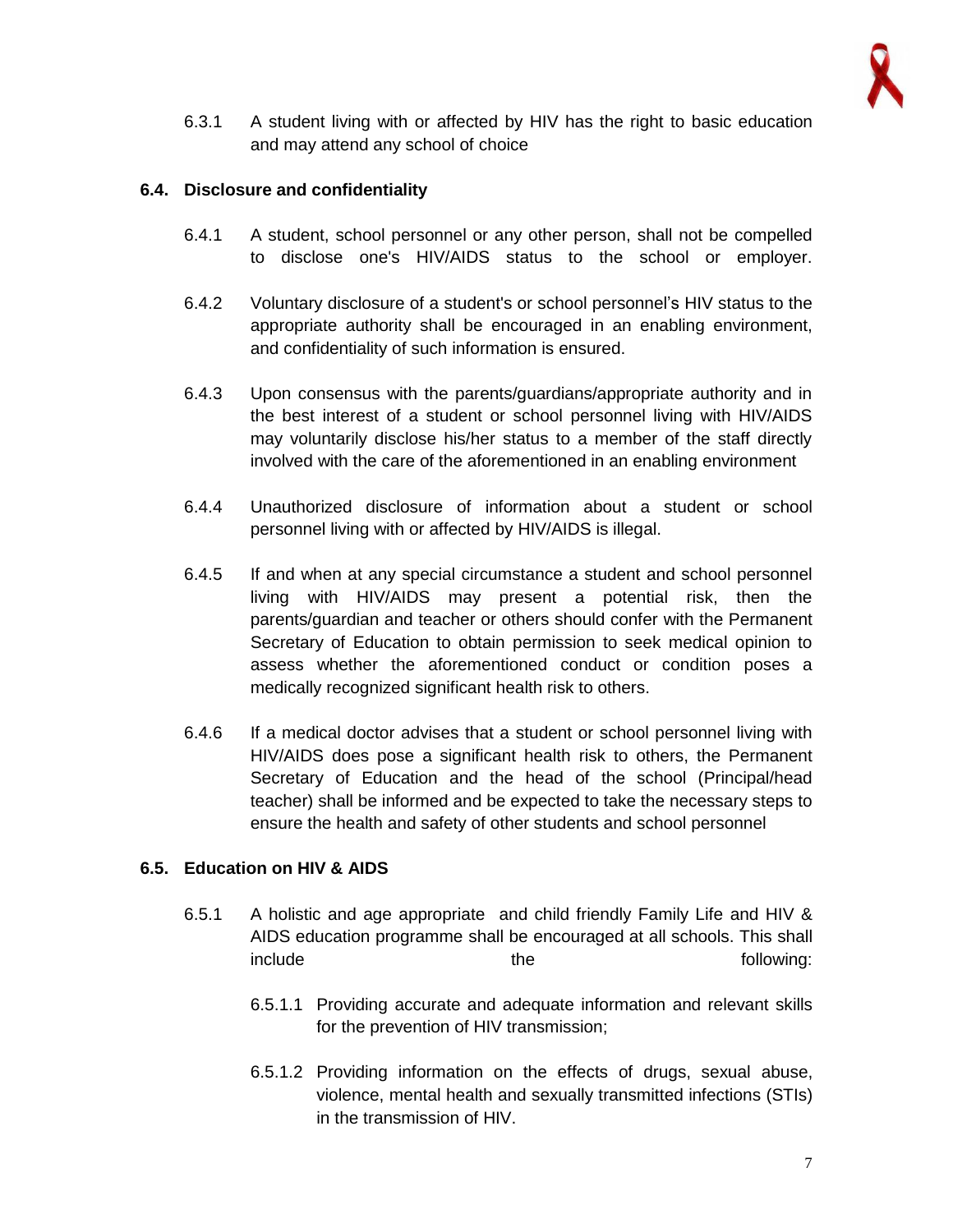

- 6.5.1.3 Encouraging students and school personnel to make use of health care, counseling (to VCCT procedures) and support services offered by the Ministry of Health and other community service organizations:
- 6.5.1.4 Cultivating an enabling environment by encouraging respect for and eliminating prejudice and stereotypes relating to persons living with or affected by HIV & AIDS
- 6.5.1.5 Inculcating in student, school personnel and parents/guardians, basic First-Aid principles including the necessary safety precautions on bleeding and in the application and adherence to the standard precautions

#### **6.6 A safe school environment**

- 6.6.1 A qualified and experience personnel is to conduct training on First Aid and HIV & AIDS awareness for students, school personnel and parents/guardians.
- 6.6.2 All schools should have at least two fully equipped and valid first-aid kits, which are regularly maintained monthly
- 6.6.3 First-aid kits and appropriate cleaning equipment shall be stored in one or more selected rooms in the school and shall be accessible at all times.
- 6.6.5 A fully equipped first-aid kit shall be available at all schools and during sport events and should also be kept in vehicles used for the transport of students and school personnel. *(Refer to the OHS and HIV & AIDS Decree, 2011)*
- 6.6.6 The contents of the first-aid kits shall be checked monthly against a content list by designated trained school personnel
	- 6.6.7 All students and school personnel shall be appropriately trained in the application and adherence to standard precautions.

#### **6.7 Prevention and Responsible measures related to play and sport**

6.7.1 The application of standard precautions in wound management shall be practiced to contain the risk of HIV transmission during contact play and contact sport.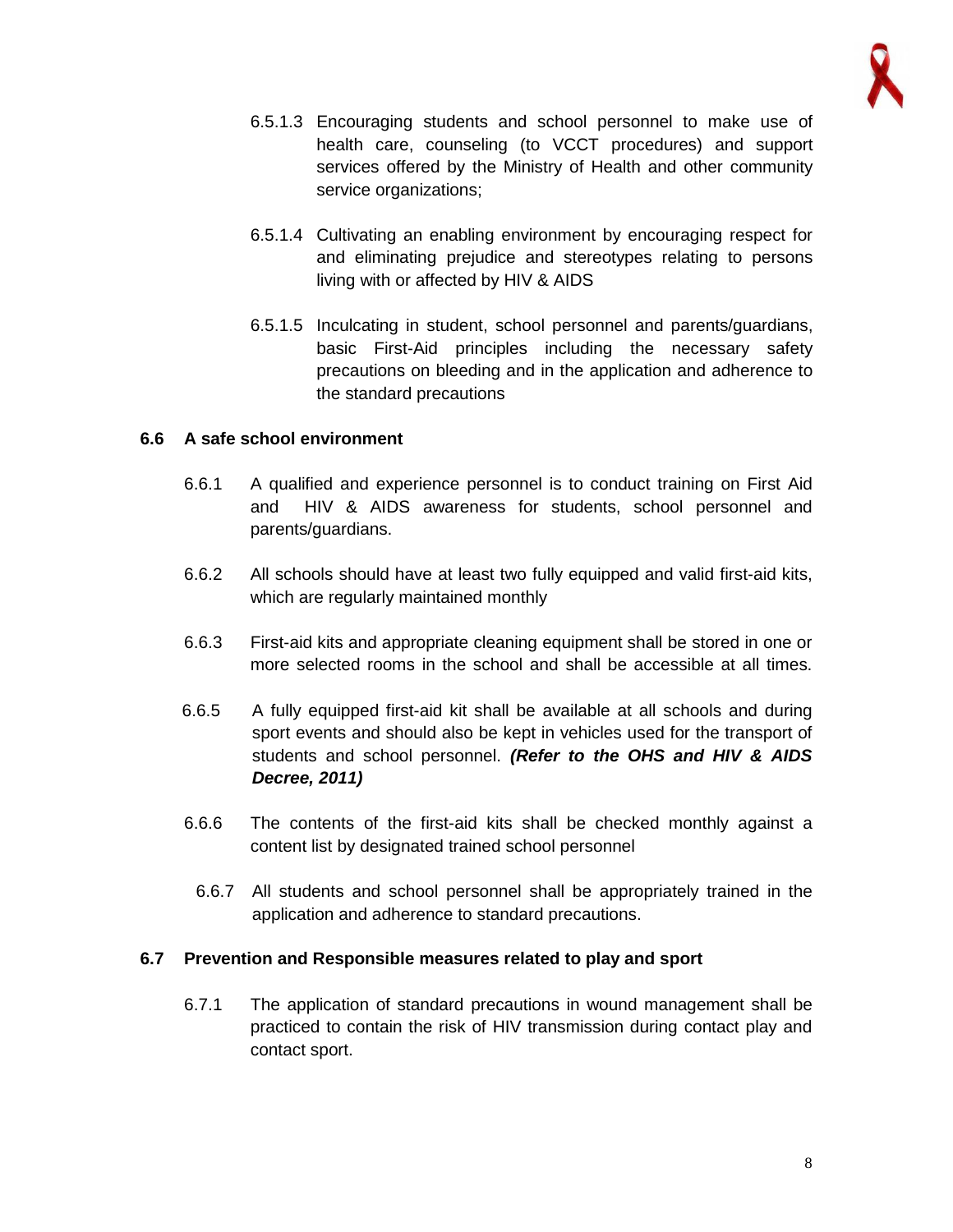

- 6.7.2 School personnel involved in sports administration shall be encouraged to integrate and educate players on HIV & AIDS issues and to seek appropriate medical and counseling services.
- 6.7.3 Sports participants living with HIV/AIDS are encouraged to seek medical counseling before participating in contact, play and sport.
- 6.7.4 All due precautions must be taken during contact play and contact sports where open wounds, sores, breaks in the skin, grazes, open skin lesions or mucous membranes of students and or school personnel and others are likely to be exposed to infected blood.
- 6.7.5 Upon consensus with the parents/guardians and or a relevant authority, a sports participants living with HIV/AIDS may voluntarily disclose his/her status to an appropriate sports administration officer to ensure the safety of others
- 6.7.6 Unauthorized disclosure of HIV/AIDS related information of a sports participant living with or affected by HIV/AIDS is illegal

# **6.8 Refusal to study, teach or work with a student and or school personnel living with or perceived to have and or affected by HIV & AIDS**

- 6.8.1 Cultivation of a positive environment conducive to cooperative learning amongst all students and school personnel regardless of perceived or real HIV/AIDS status shall be encouraged
- 6.8.2 Incidences of refusal to study, teach or work with a student or a school personnel perceived to be or affected by or living with HIV/AIDS shall be resolved by the School Head (Principal and Head Teacher), in accordance with this policy, the Education Act, HIV Decree, Child Protection Decree and Policy and other relevant legislation and policies.

# **7.0 GUIDELINES**

- 7.1 A First Aid Kit should at least contain the following;
	- a) two large and two medium pairs of serviceable disposable latex gloves;
	- b) two large and two medium pairs of serviceable household rubber gloves for handling blood-soaked material in specific instances (for example, when broken glass makes the use of latex gloves inappropriate);
	- c) absorbent material, waterproof plasters, disinfectant, scissors, cotton wool, gauze tape, paper tissues, containers for water and a resuscitation mouth piece or similar device with which mouth-to-mouth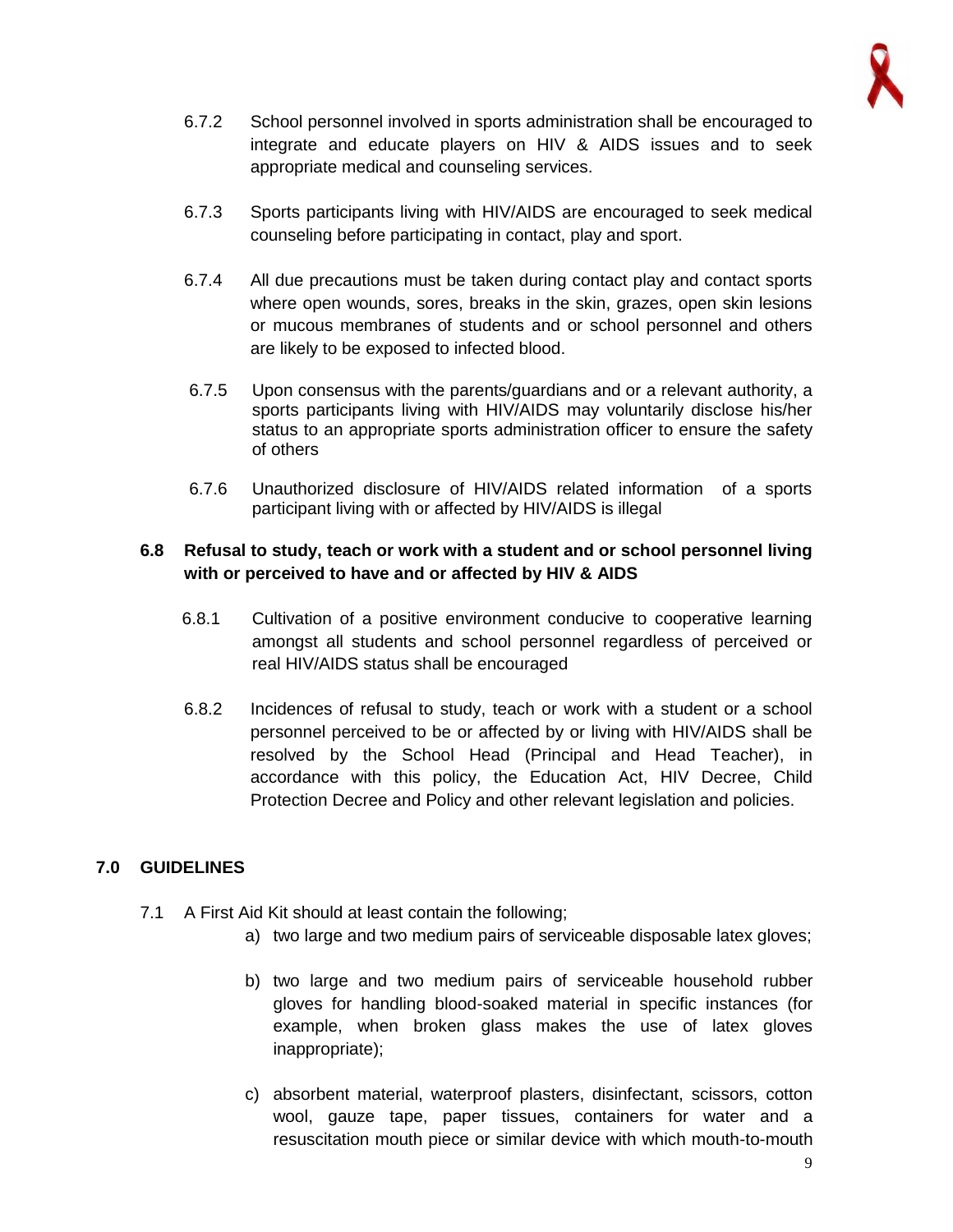

resuscitation could be applied without any contact being made with blood or other body fluids.

d) adequate barriers can also be established by using less sophisticated devices such as:

d.1) unbroken plastic bags on hands where latex or rubber gloves are not available;

d.2) common household bleach for use as disinfectant, diluted one part bleach to ten parts water (1:10 solution) made up as needed.

- 7.2 It is important to emphasize on appropriate prevention and avoidance measures, including abstinence from sexual intercourse (**A**), being faithful to one's partner (**B**), the correct and consistent use of condom **(C**), doing other things apart from indulging oneself in any sexual encounter (**D**), obtaining prompt medical treatment for sexually transmitted infections, avoiding traumatic contact with blood, and the application of standard precautions with respect to first aid.
- 7.3 If bleeding occurs during contact play or sport, the injured player must be removed from the playground or sports field immediately and treated appropriately. Only then may the player resume playing and only for as long as any open wound, sore, break in the skin, graze or open skin lesion remains completely and securely covered, by applying standard wound management.
- 7.4 Participatory methods of learning are more effective including games, role plays and drama. Children should be encouraged to ask questions and to expect reasonable, comprehensible and appropriate answers.
- 7.5 While overall responsibility for implementation of this policy rests with the Ministry of Education, Culture and Heritage, all Schools should develop and implement their HIV & AIDS action plans consistent with the HIV Decree 2011 to give operational effect to this policy.
- 7.6 Major stakeholders in the wider school community (for e.g., religious and community leaders, and representatives of the medical or health care professions) should be involved in the development and implementation of this plan.
- 7.7 Where community resources make this possible, it is recommended that each school should establish its own Health Advisory Committee as a committee of the governing body or council. Where the establishment of such a committee is not possible, the school should draw on expertise available to it within the education and health systems. The Committee may as far as possible use the assistance of community health workers.